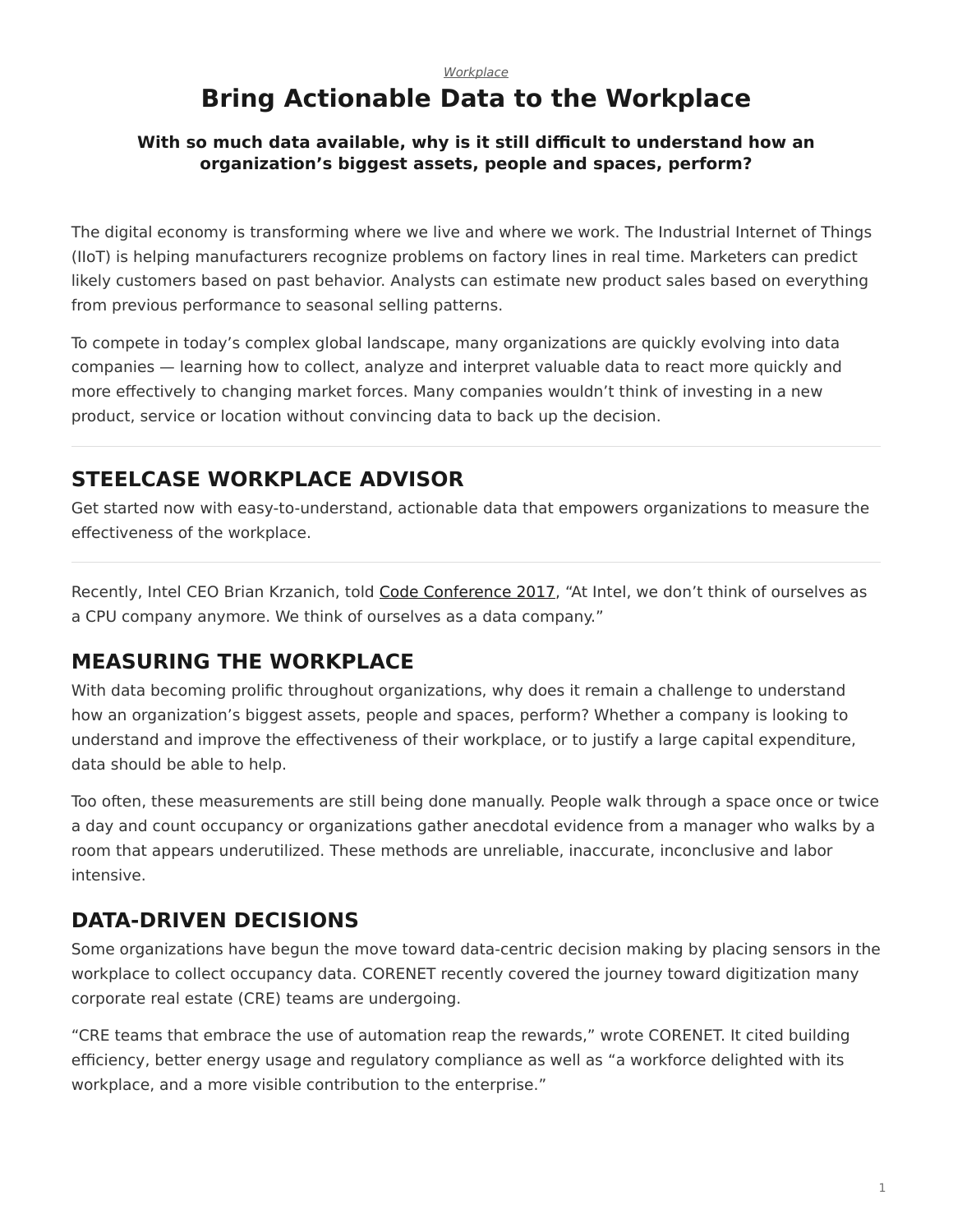Sensors alone, however, are just the first step. Companies at the leading edge of this trend are finding they lack the ability to act on reams of workplace data without confidence in its accuracy and without an understanding of the insights behind the data.

## **LATEST TECHNOLOGY UPDATES**

Find out how data can transform your workplace to help people have a better day at work.

### **DATA + INSIGHTS**

Throughout its 105-year history, Steelcase has conducted research and observations to better understand how and where people do their best work. It's with a rich understanding of people and where they work that Steelcase has begun exploring how big data can help organizations measure and improve their spaces.

[Steelcase Workplace Advisor](https://info.steelcase.com/workplace-advisor) uses sensors to detect presence and occupancy in the workplace and send precision data to the Steelcase cloud platform built on Microsoft Azure. The Workplace Advisor Dashboard applies intelligence to make meaning from the data, enabling organizations to understand how the workplace is being used and how it can be made better.

For example, data may tell you a large conference room is rarely used. It appears to be an underutilized space. The solution, however, is not as clear. Additional intelligence from Steelcase can help reveal correlations between what's in the room and whether or not people choose to use it. You may discover rooms with analog tools such as whiteboards are more frequently used. Other attributes such as video conferencing, standing height tables, natural light, capacity and whether or not the room can be booked are all able to become data points to help reveal how to create a better, more engaging workplace.

It's this combination of data and insights that holds tremendous potential for organizations and their people. Big data can create better, more effective places. In turn, the people who work there will reap the benefits by having a workplace that supports their needs to do their best work.

#### **[Steelcase](https://www.steelcase.com/research/articles/author/steelcase-360/)**

Steelcase 360 explores the latest research, insights and trends on how the power place can make a difference in the way people work, learn and heal.

**[+About Steelcase](https://www.steelcase.com/discover/steelcase/our-company/)**